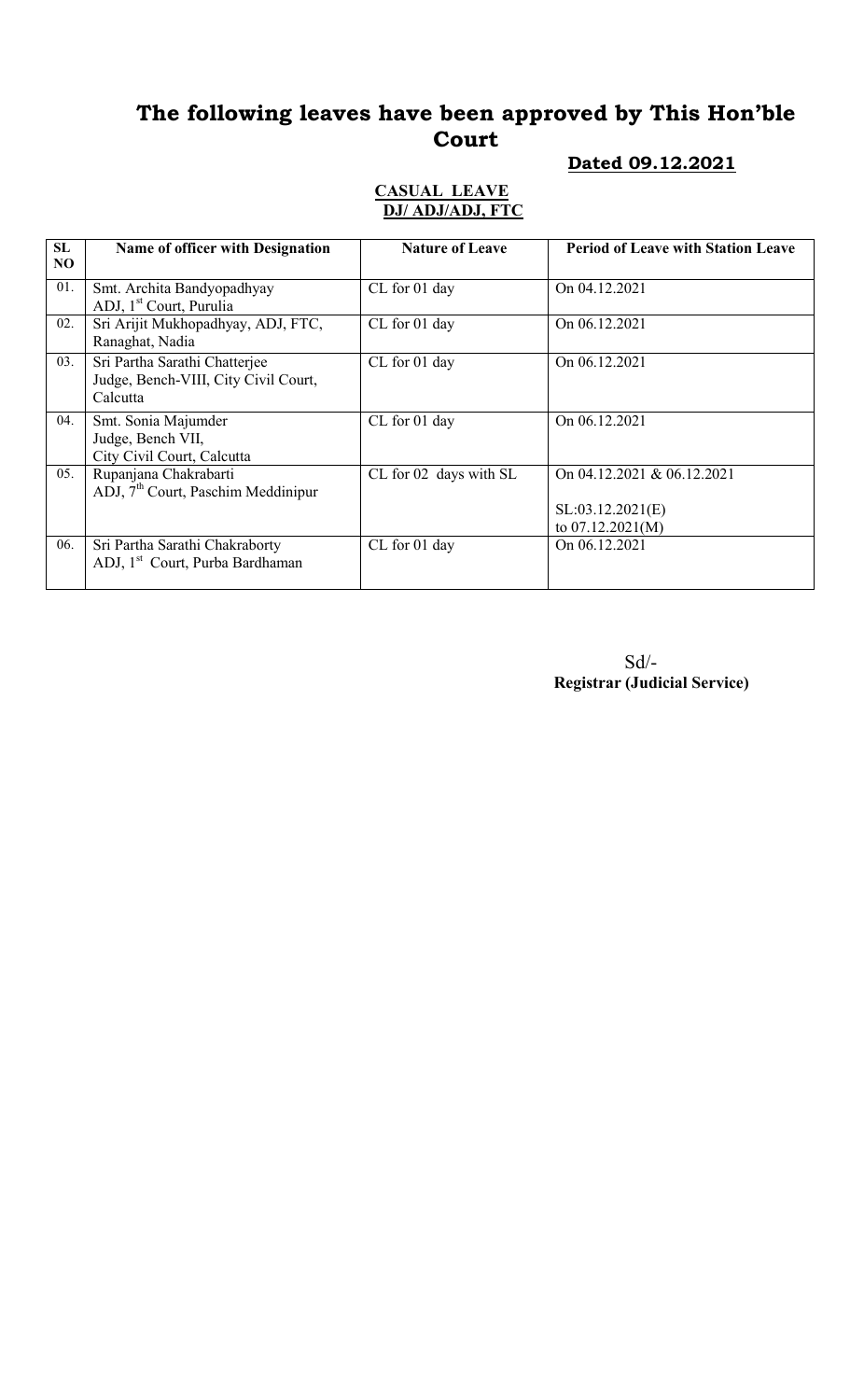# The following leaves have been approved by This Hon'ble Court

### Dated 09.12.2021

#### CASUAL LEAVE DJ/ ADJ/ADJ, FTC

| $\overline{\text{SL}}$<br>NO | Name of officer with Designation                                                      | <b>Nature of Leave</b> | <b>Period of Leave with Station Leave</b>                                     |
|------------------------------|---------------------------------------------------------------------------------------|------------------------|-------------------------------------------------------------------------------|
| 01.                          | Smt.Rai Chattopadhyay<br>$DJ$ , 24 $pgs(N)$ at Barasat                                | CL for 01 day          | On 13.12.2021                                                                 |
| 02.                          | Sri Pushpal Satpathi<br>ADJ, 6 <sup>th</sup> Court, Alipore, 24pgs(S)                 | CL for 03 days         | From 16.12.2021 to 18.12.2021                                                 |
| 03.                          | Sri Partha Sarathi Chatterjee<br>ADJ, 11 <sup>th</sup> Court, Alipore, 24pgs(S)       | CL for 01 day          | On 20.12.2021                                                                 |
| $\overline{04}$ .            | Sri Rana Dam<br>ADJ, $4^{\text{th}}$ Court, Alipore, 24pgs(S)                         | CL for 03 days         | From 17.12.2021, 18.12.2021 & 20.12.2021<br>SL:16.12.2021(E) to 21.12.2021(M) |
| 05.                          | Sri Joy Sankar Roy<br>ADJ, FTC-III, Barrackpore, 24pgs(N)                             | CL for 02 days with SL | On 13.12.2021 & 14.12.2021<br>SL:10.12.2021(E) to 15.12.2021(M)               |
| 06.                          | Sri Subhendu Samanta, Judge, 5 <sup>th</sup><br>Bench, City Civil Court, Calcutta     | CL for 02 days         | On 16.12.2021 & 17.12.2021                                                    |
| 07.                          | Sri Arindam Chattopadhyay<br>ADJ, FTC-2, Diamond Harbour,<br>24pgs(S)                 | CL for 03 days with SL | From 16.12.2021 to 18.12.2021<br>SL: 15.12.2021 (E) to 20.12.2021 (M)         |
| $\overline{08}$ .            | Sri Arghadeb Khan<br>ADJ, 17 <sup>th</sup> Court, Alipore, 24 Pgs (S)                 | CL for 03 days         | From 16.12.2021 to 18.12.2021                                                 |
| $\overline{09}$ .            | <b>Bikash Banik</b><br>ADJ, 1 <sup>st</sup> Court, Jangipur, Murshidabad              | CL for 03 days with SL | From 13.12.2021 to 15.12.2021                                                 |
|                              |                                                                                       |                        | SL: 11.12.2021 (E) to 16.12.2021 (M)                                          |
| 10.                          | Indranil Bhattacharyya Registrar<br>City Civil Court, Calcutta                        | CL for 02 days with SL | On 09.12.2021 & 10.12.2021<br>SL: 08.12.2021 (E) to 13.12.2021 (M)            |
| 11.                          | <b>Bibhas Chatterjee</b><br>ADJ, 2 <sup>nd</sup> Court, Sealdah, South 24<br>Parganas | CL for 01 day          | On 13.12.2021                                                                 |
| 12.                          | Kazi Abul Hasem<br>ADJ, FTC-I, Chinsurah, Hooghly                                     | CL for 02 days with SL | On 09.12.2021 & 10.12.2021<br>SL: 08.12.2021 (E) to 13.12.2021 (M)            |
|                              |                                                                                       |                        |                                                                               |

Sd/- Registrar (Judicial Service)